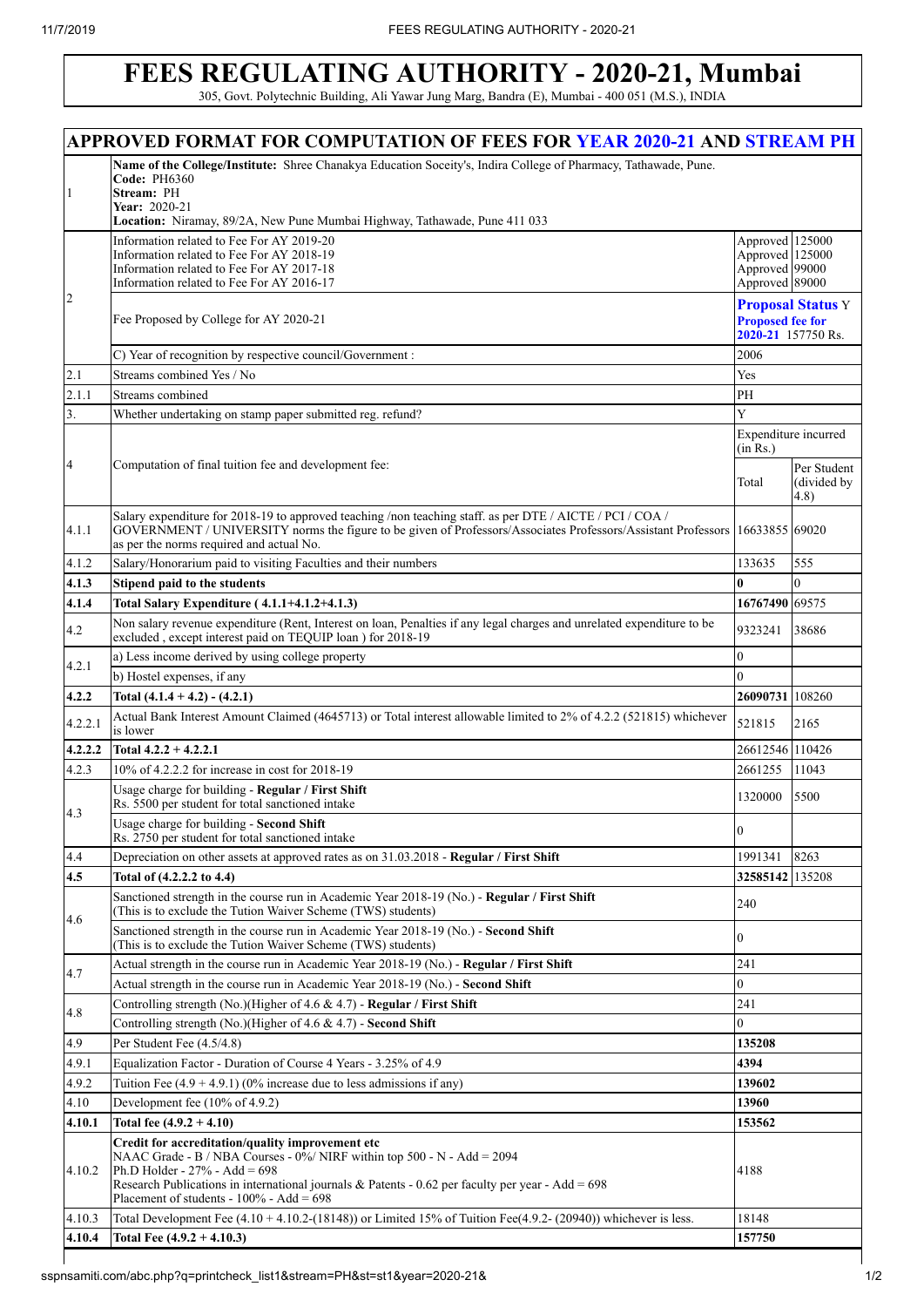| <b>Expense Disallowances</b>                     |                                                                                            |          |                     |
|--------------------------------------------------|--------------------------------------------------------------------------------------------|----------|---------------------|
| Sr. No.                                          | <b>Type</b>                                                                                | Amount   | Remarks             |
| 1.                                               | Stipend / To Interns / Students-Other allowances/ Remuneration to interns/Students         | $\bf{0}$ | By Rules Disallowed |
| Date                                             |                                                                                            |          |                     |
| Place                                            |                                                                                            |          |                     |
|                                                  |                                                                                            |          |                     |
|                                                  |                                                                                            |          |                     |
|                                                  |                                                                                            |          |                     |
|                                                  | Signature and Seal of person authorised in terms of section 2 (I) of the Act with Code No. |          |                     |
|                                                  | FOR OFFICE USE ONLY                                                                        |          |                     |
|                                                  |                                                                                            |          |                     |
| Date                                             |                                                                                            |          |                     |
| Disallowance:-                                   |                                                                                            |          |                     |
|                                                  |                                                                                            |          |                     |
| $\begin{pmatrix} 1 \\ 2 \\ 3 \\ 4 \end{pmatrix}$ |                                                                                            |          |                     |
|                                                  |                                                                                            |          |                     |
|                                                  |                                                                                            |          |                     |
|                                                  |                                                                                            |          |                     |
| Prepared by:                                     |                                                                                            |          |                     |
|                                                  |                                                                                            |          |                     |
|                                                  |                                                                                            |          |                     |
|                                                  |                                                                                            |          |                     |
|                                                  | <b>Checked by (Chartered Accountant)</b>                                                   |          |                     |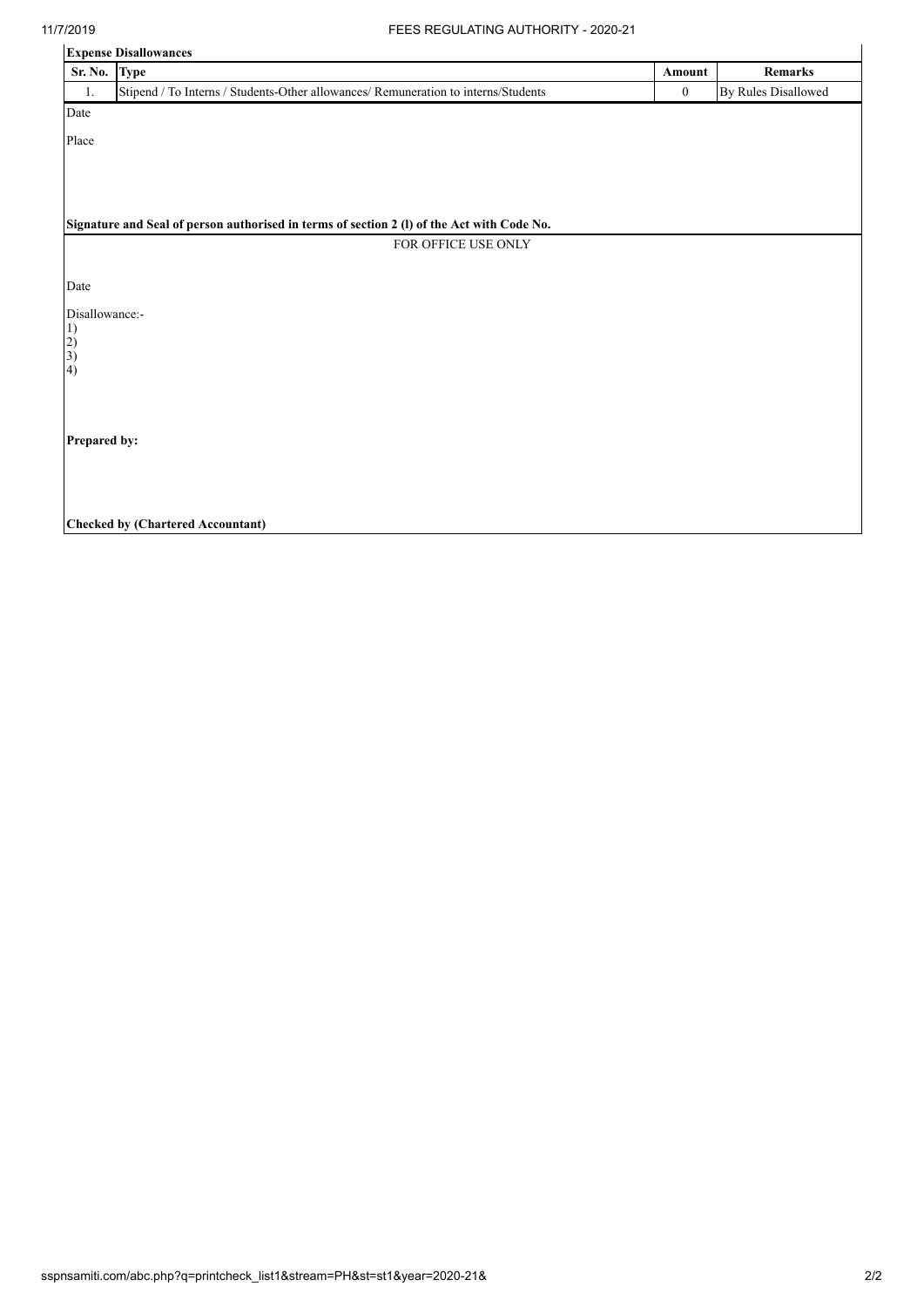## **FEES REGULATING AUTHORITY - 2020-21, Mumbai** 305, Govt. Polytechnic Building, Ali Yawar Jung Marg, Bandra (E), Mumbai - 400 051 (M.S.), INDIA

| <b>MPH</b>       | APPROVED FORMAT FOR COMPUTATION OF FEES FOR YEAR 2020-21 AND STREAM                                                                                                                                                                                                                                                      |                                                                           |                                     |  |
|------------------|--------------------------------------------------------------------------------------------------------------------------------------------------------------------------------------------------------------------------------------------------------------------------------------------------------------------------|---------------------------------------------------------------------------|-------------------------------------|--|
| $\mathbf{1}$     | Name of the College/Institute: Shree Chanakya Education Soceity's, Indira College of Pharmacy, Tathawade, Pune.<br><b>Code: PH6360</b><br>Stream: MPH<br>Year: 2020-21<br>Location: Niramay, 89/2A, New Pune Mumbai Highway, Tathawade, Pune 411 033                                                                     |                                                                           |                                     |  |
|                  | Information related to Fee For AY 2019-20<br>Information related to Fee For AY 2018-19<br>Information related to Fee For AY 2017-18<br>Information related to Fee For AY 2016-17                                                                                                                                         | Approved 135000<br>Approved 135000<br>Approved 98500<br>Approved 89000    |                                     |  |
| $\overline{2}$   | Fee Proposed by College for AY 2020-21                                                                                                                                                                                                                                                                                   | <b>Proposal Status Y</b><br><b>Proposed fee for</b><br>2020-21 153363 Rs. |                                     |  |
|                  | C) Year of recognition by respective council/Government :                                                                                                                                                                                                                                                                | 2011                                                                      |                                     |  |
| 2.1              | Streams combined Yes / No                                                                                                                                                                                                                                                                                                | Yes                                                                       |                                     |  |
| 2.1.1            | Streams combined                                                                                                                                                                                                                                                                                                         | <b>MPH</b>                                                                |                                     |  |
| $\overline{3}$ . | Whether undertaking on stamp paper submitted reg. refund?                                                                                                                                                                                                                                                                | Y                                                                         |                                     |  |
|                  |                                                                                                                                                                                                                                                                                                                          | Expenditure incurred<br>(in Rs.)                                          |                                     |  |
| $\overline{4}$   | Computation of final tuition fee and development fee:                                                                                                                                                                                                                                                                    | Total                                                                     | Per Student<br>(divided by<br>(4.8) |  |
| 4.1.1            | Salary expenditure for 2018-19 to approved teaching /non teaching staff. as per DTE / AICTE / PCI / COA /<br>GOVERNMENT / UNIVERSITY norms the figure to be given of Professors/Associates Professors/Assistant Professors 2079231<br>as per the norms required and actual No.                                           |                                                                           | 69308                               |  |
| 4.1.2            | Salary/Honorarium paid to visiting Faculties and their numbers                                                                                                                                                                                                                                                           | 16704                                                                     | 557                                 |  |
| 4.1.3            | Stipend paid to the students                                                                                                                                                                                                                                                                                             | 0                                                                         | $\mathbf{0}$                        |  |
| 4.1.4            | Total Salary Expenditure (4.1.1+4.1.2+4.1.3)                                                                                                                                                                                                                                                                             | 2095935                                                                   | 69865                               |  |
| 4.2              | Non salary revenue expenditure (Rent, Interest on loan, Penalties if any legal charges and unrelated expenditure to be<br>excluded, except interest paid on TEQUIP loan ) for 2018-19                                                                                                                                    | 1128050                                                                   | 37602                               |  |
| 4.2.1            | a) Less income derived by using college property                                                                                                                                                                                                                                                                         | $\overline{0}$                                                            |                                     |  |
|                  | b) Hostel expenses, if any                                                                                                                                                                                                                                                                                               | $\overline{0}$                                                            |                                     |  |
| 4.2.2            | Total $(4.1.4 + 4.2) - (4.2.1)$                                                                                                                                                                                                                                                                                          | 3223985                                                                   | 107466                              |  |
| 4.2.2.1          | Actual Bank Interest Amount Claimed (580714) or Total interest allowable limited to 2% of 4.2.2 (64480) whichever is<br>lower                                                                                                                                                                                            | 64480                                                                     | 2149                                |  |
| 4.2.2.2          | Total $4.2.2 + 4.2.2.1$                                                                                                                                                                                                                                                                                                  | 3288465                                                                   | 109616                              |  |
| 4.2.3            | 10% of 4.2.2.2 for increase in cost for 2018-19                                                                                                                                                                                                                                                                          | 328847                                                                    | 10962                               |  |
| 4.3              | Usage charge for building - Regular / First Shift<br>Rs. 5500 per student for total sanctioned intake                                                                                                                                                                                                                    | 165000                                                                    | 5500                                |  |
|                  | Usage charge for building - Second Shift<br>Rs. 2750 per student for total sanctioned intake                                                                                                                                                                                                                             | $\Omega$                                                                  |                                     |  |
| 4.4              | Depreciation on other assets at approved rates as on 31.03.2018 - Regular / First Shift                                                                                                                                                                                                                                  | 248918                                                                    | 8297                                |  |
| 4.5              | Total of (4.2.2.2 to 4.4)                                                                                                                                                                                                                                                                                                | 4031230                                                                   | 134374                              |  |
| 4.6              | Sanctioned strength in the course run in Academic Year 2018-19 (No.) - Regular / First Shift<br>(This is to exclude the Tution Waiver Scheme (TWS) students)                                                                                                                                                             | 30                                                                        |                                     |  |
|                  | Sanctioned strength in the course run in Academic Year 2018-19 (No.) - Second Shift<br>(This is to exclude the Tution Waiver Scheme (TWS) students)                                                                                                                                                                      | $\Omega$                                                                  |                                     |  |
| 4.7              | Actual strength in the course run in Academic Year 2018-19 (No.) - Regular / First Shift                                                                                                                                                                                                                                 | 30                                                                        |                                     |  |
|                  | Actual strength in the course run in Academic Year 2018-19 (No.) - Second Shift                                                                                                                                                                                                                                          | $\overline{0}$                                                            |                                     |  |
| 4.8              | Controlling strength (No.)(Higher of 4.6 & 4.7) - Regular / First Shift                                                                                                                                                                                                                                                  | 30                                                                        |                                     |  |
|                  | Controlling strength (No.)(Higher of 4.6 & 4.7) - Second Shift                                                                                                                                                                                                                                                           | $\overline{0}$                                                            |                                     |  |
| 4.9              | Per Student Fee (4.5/4.8)                                                                                                                                                                                                                                                                                                | 134374                                                                    |                                     |  |
| 4.9.1            | Equalization Factor - Duration of Course 2 Years - 1% of 4.9                                                                                                                                                                                                                                                             | 1344                                                                      |                                     |  |
| 4.9.2            | Tuition Fee $(4.9 + 4.9.1)$ (0% increase due to less admissions if any)                                                                                                                                                                                                                                                  | 135718                                                                    |                                     |  |
| 4.10             | Development fee (10% of 4.9.2)                                                                                                                                                                                                                                                                                           | 13572                                                                     |                                     |  |
| 4.10.1           | Total fee $(4.9.2 + 4.10)$                                                                                                                                                                                                                                                                                               |                                                                           | 149290                              |  |
| 4.10.2           | Credit for accreditation/quality improvement etc<br>NAAC Grade - B / NBA Courses - $0\%$ / NIRF within top 500 - N - Add = 2036<br>Ph.D Holder - $27%$ - Add = 679<br>Research Publications in international journals & Patents - 0.62 per faculty per year - Add = $679$<br>Placement of students - $100\%$ - Add = 679 | 4073                                                                      |                                     |  |
| 4.10.3           | Total Development Fee $(4.10 + 4.10.2 - (17645))$ or Limited 15% of Tuition Fee $(4.9.2 - (20358))$ whichever is less.                                                                                                                                                                                                   | 17645                                                                     |                                     |  |
|                  |                                                                                                                                                                                                                                                                                                                          |                                                                           |                                     |  |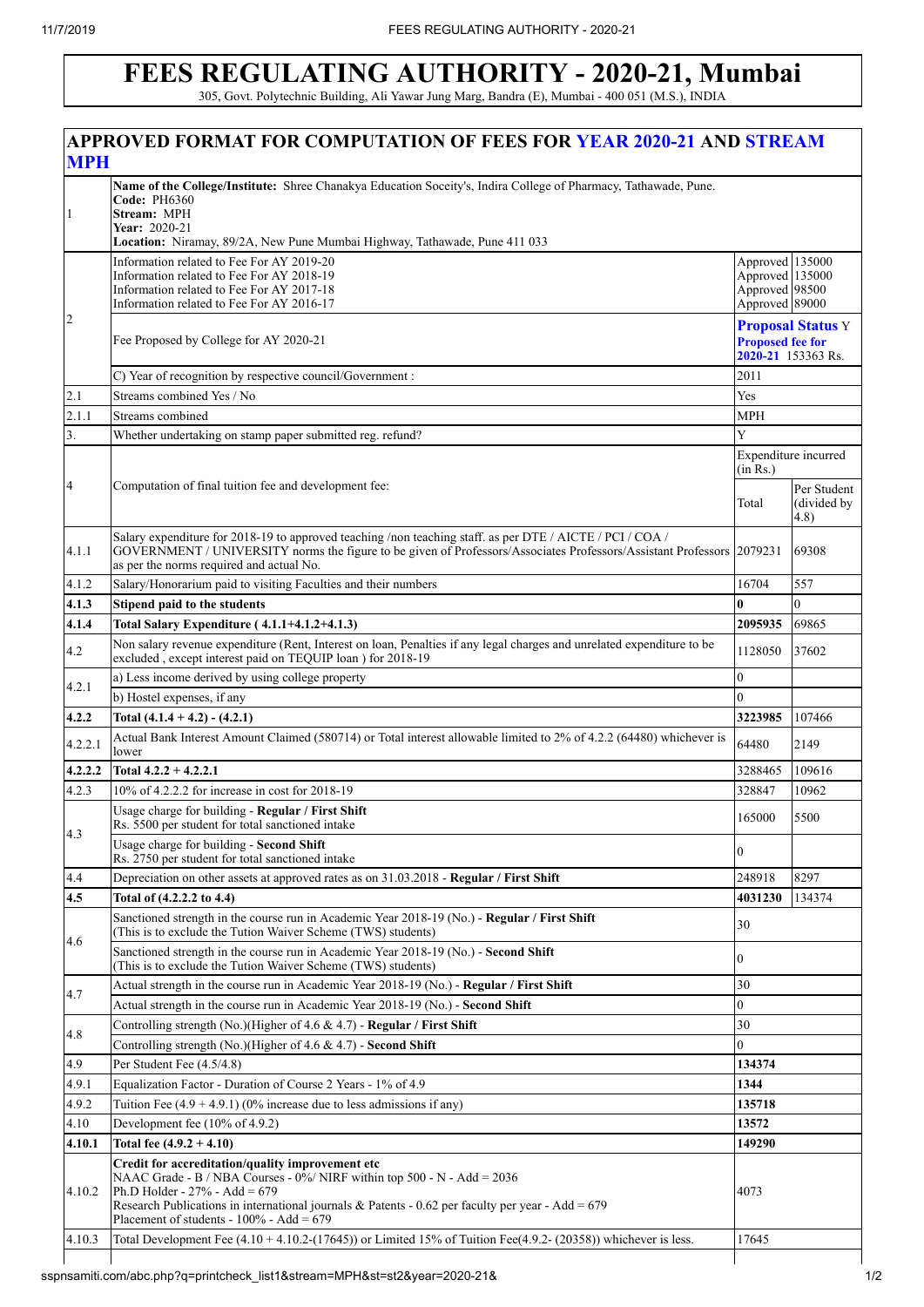| 4.10.4                                           | Total Fee $(4.9.2 + 4.10.3)$                                                               | 153363           |                            |  |  |
|--------------------------------------------------|--------------------------------------------------------------------------------------------|------------------|----------------------------|--|--|
|                                                  | <b>Expense Disallowances</b>                                                               |                  |                            |  |  |
| Sr. No. Type                                     |                                                                                            | Amount           | Remarks                    |  |  |
| 1.                                               | Stipend / To Interns / Students-Other allowances/ Remuneration to interns/Students         | $\boldsymbol{0}$ | <b>By Rules Disallowed</b> |  |  |
| Date                                             |                                                                                            |                  |                            |  |  |
| Place                                            |                                                                                            |                  |                            |  |  |
|                                                  |                                                                                            |                  |                            |  |  |
|                                                  |                                                                                            |                  |                            |  |  |
|                                                  |                                                                                            |                  |                            |  |  |
|                                                  | Signature and Seal of person authorised in terms of section 2 (I) of the Act with Code No. |                  |                            |  |  |
|                                                  | FOR OFFICE USE ONLY                                                                        |                  |                            |  |  |
|                                                  |                                                                                            |                  |                            |  |  |
| Date                                             |                                                                                            |                  |                            |  |  |
| Disallowance:-                                   |                                                                                            |                  |                            |  |  |
|                                                  |                                                                                            |                  |                            |  |  |
| $\begin{pmatrix} 1 \\ 2 \\ 3 \\ 4 \end{pmatrix}$ |                                                                                            |                  |                            |  |  |
|                                                  |                                                                                            |                  |                            |  |  |
|                                                  |                                                                                            |                  |                            |  |  |
|                                                  |                                                                                            |                  |                            |  |  |
|                                                  | Prepared by:                                                                               |                  |                            |  |  |
|                                                  |                                                                                            |                  |                            |  |  |
|                                                  |                                                                                            |                  |                            |  |  |
|                                                  |                                                                                            |                  |                            |  |  |
|                                                  | <b>Checked by (Chartered Accountant)</b>                                                   |                  |                            |  |  |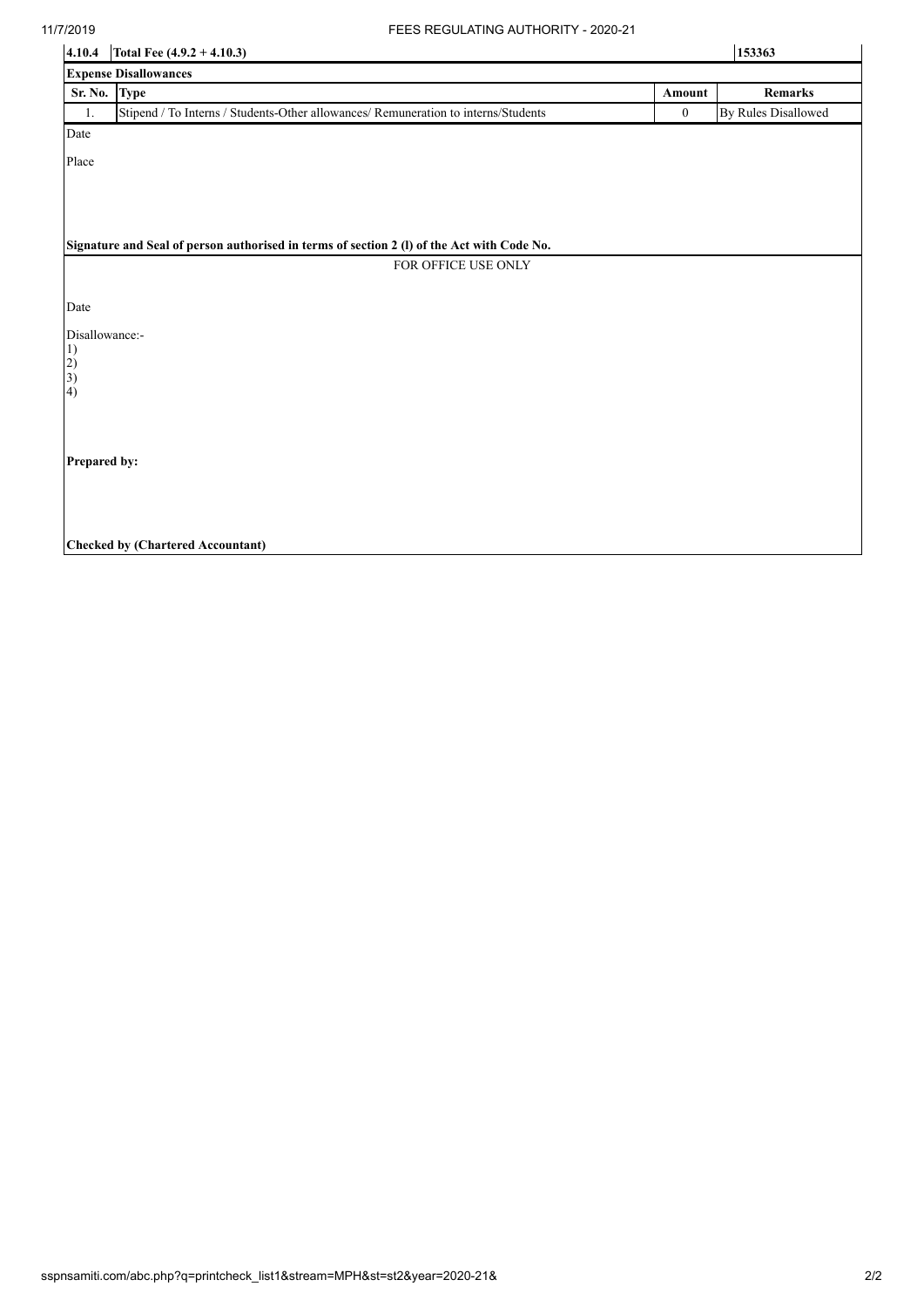1

 $\overline{2}$ 

## **FEES REGULATING AUTHORITY - 2020-21, Mumbai**

11/7/2019 FEES REGULATING AUTHORITY - 2020-21 305, Govt. Polytechnic Building, Ali Yawar Jung Marg, Bandra (E), Mumbai - 400 051 (M.S.), INDIA **APPROVED FORMAT FOR COMPUTATION OF FEES FOR YEAR 2020-21 AND STREAM PHARMD Name of the College/Institute:** Shree Chanakya Education Soceity's, Indira College of Pharmacy, Tathawade, Pune. **Code:** PH6360 **Stream:** PHARMD **Year:** 2020-21 **Location:** Niramay, 89/2A, New Pune Mumbai Highway, Tathawade, Pune 411 033 Information related to Fee For AY 2019-20 Information related to Fee For AY 2018-19 Information related to Fee For AY 2017-18 Information related to Fee For AY 2016-17 Approved 145000 Approved 125000 Approved 110000 Approved 110000 Fee Proposed by College for AY 2020-21 **Proposal Status** Y **Proposed fee for 2020-21** 196967 Rs. C) Year of recognition by respective council/Government : 2016 2.1 Streams combined Yes / No Yes 2.1.1 Streams combined PHARMD Whether undertaking on stamp paper submitted reg. refund? Computation of final tuition fee and development fee: Expenditure incurred  $(in$ <sup> $Rs.)$ </sup> Total Per Student (divided by 4.8) 4.1.1 Salary expenditure for 2018-19 to approved teaching /non teaching staff. as per DTE / AICTE / PCI / COA / GOVERNMENT / UNIVERSITY norms the figure to be given of Professors/Associates Professors/Assistant Professors as per the norms required and actual No. 7277311 80859 4.1.2 Salary/Honorarium paid to visiting Faculties and their numbers 58465 58465 58465 58465 **4.1.3 Stipend paid to the students 0** 0 **4.1.4 Total Salary Expenditure ( 4.1.1+4.1.2+4.1.3) 7335776** 81509 1.2 Non salary revenue expenditure (Rent, Interest on loan, Penalties if any legal charges and unrelated expenditure to be Excluded , except interest paid on TEQUIP loan ) for 2018-19 and  $\frac{1}{2}$  for  $\frac{1}{2}$  and  $\frac{1}{2}$  and  $\frac{1}{2}$  and  $\frac{1}{2}$  and  $\frac{1}{2}$  and  $\frac{1}{2}$  and  $\frac{1}{2}$  and  $\frac{1}{2}$  53981 4.2.1 a) Less income derived by using college property b) Hostel expenses, if any 0 **4.2.2 Total (4.1.4 + 4.2) - (4.2.1) 12194040** 135489 4.2.2.1 Actual Bank Interest Amount Claimed (2032499) or Total interest allowable limited to 2% of 4.2.2 (243881) whichever 243881 2710 **4.2.2.2 Total 4.2.2 + 4.2.2.1** 12437921 138199 4.2.3 10% of 4.2.2.2 for increase in cost for 2018-19 1243792 13820 4.3 Usage charge for building - **Regular / First Shift** Rs. 5500 per student for total sanctioned intake <sup>495000</sup> <sup>5500</sup> Usage charge for building - **Second Shift** Usage charge for building - **Second Shift** and Shift and Shift and Shift and Shift and Shift and Shift and Shift and Shift and Shift and Shift and Shift and Shift and Shift and Shift and Shift and Shift and Shift and Shift 4.4 Depreciation on other assets at approved rates as on 31.03.2018 - **Regular / First Shift** 871211 871211 9680 **4.5 Total of (4.2.2.2 to 4.4) 15047924** 167199 4.6 Sanctioned strength in the course run in Academic Year 2018-19 (No.) - **Regular / First Shift** Sanctioned strength in the course run in Academic Year 2018-19 (No.) - **Regular** / First Shift  $90$ Sanctioned strength in the course run in Academic Year 2018-19 (No.) - **Second Shift** Sanctioned strength in the course run in Academic Year 2018-19 (No.) - **Second Shift**  $(This is to exclude the Tution Wavier Scheme (TWS) students)$ 4.7 Actual strength in the course run in Academic Year 2018-19 (No.) - **Regular / First Shift** 80 Actual strength in the course run in Academic Year 2018-19 (No.) - **Second Shift** 0 4.8 Controlling strength (No.)(Higher of 4.6  $\&$  4.7) - **Regular / First Shift** 90 Controlling strength  $(No.)$ (Higher of 4.6  $\&$  4.7) - **Second Shift** 4.9 Per Student Fee (4.5/4.8) **167199** 4.9.1 Equalization Factor - Duration of Course 6 Years - 4.25% of 4.9 **7106** 4.9.2 Tuition Fee (4.9 + 4.9.1) (0% increase due to less admissions if any) **174305**

| 4.10   | Development fee $(10\% \text{ of } 4.9.2)$                                                                                                                                                                                                                                                                                | 17431  |
|--------|---------------------------------------------------------------------------------------------------------------------------------------------------------------------------------------------------------------------------------------------------------------------------------------------------------------------------|--------|
| 4.10.1 | Total fee $(4.9.2 + 4.10)$                                                                                                                                                                                                                                                                                                | 191736 |
| 4.10.2 | Credit for accreditation/quality improvement etc<br>NAAC Grade - B / NBA Courses - $0\%$ / NIRF within top 500 - N - Add = 2615<br>Ph.D Holder - $27\%$ - Add = 872<br>Research Publications in international journals & Patents - 0.62 per faculty per year - Add = $872$<br>Placement of students - $100\%$ - Add = 872 | 5231   |
| 4.10.3 | Total Development Fee $(4.10 + 4.10.2 - (22662))$ or Limited 15% of Tuition Fee $(4.9.2 - (26146))$ whichever is less.                                                                                                                                                                                                    | 22662  |
|        |                                                                                                                                                                                                                                                                                                                           |        |